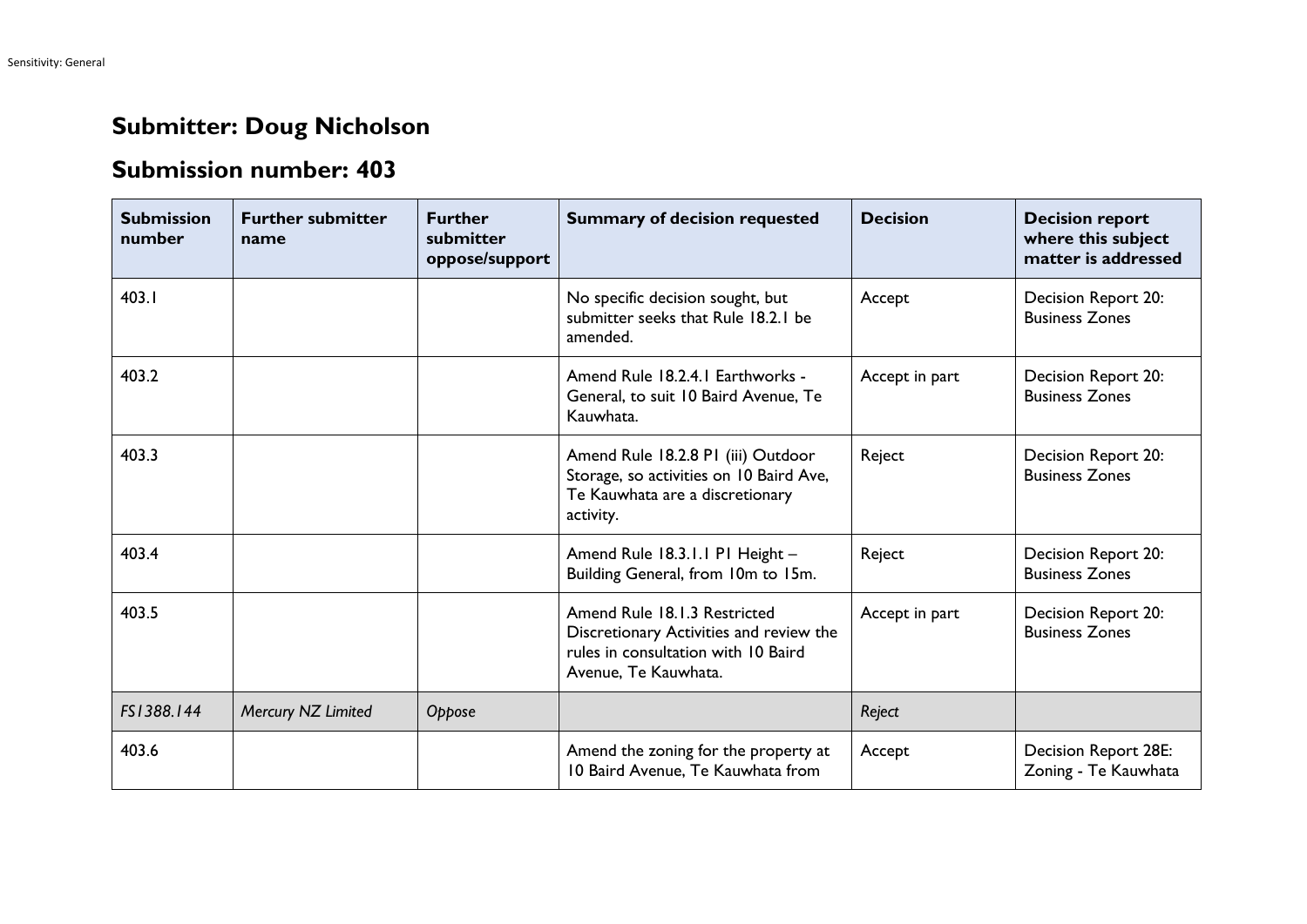| <b>Submission</b><br>number | <b>Further submitter</b><br>name | <b>Further</b><br>submitter<br>oppose/support | <b>Summary of decision requested</b>                                                                                                                                                                                                                      | <b>Decision</b> | <b>Decision report</b><br>where this subject<br>matter is addressed |
|-----------------------------|----------------------------------|-----------------------------------------------|-----------------------------------------------------------------------------------------------------------------------------------------------------------------------------------------------------------------------------------------------------------|-----------------|---------------------------------------------------------------------|
|                             |                                  |                                               | <b>Business Town Centre to Business</b><br>Zone.                                                                                                                                                                                                          |                 |                                                                     |
| FS1078.6                    | Hugh Green Limited               | Support                                       |                                                                                                                                                                                                                                                           | Accept          |                                                                     |
| 403.7                       |                                  |                                               | Amend Rule 18.1.2 P8 Permitted<br>Activities, to allow offices at the rear of<br>tenancies on the ground floor<br><b>OR</b><br>Amend Rule 18.1.2 P8 Permitted<br>Activities, to have no restrictions on<br>offices.                                       | Accept in part  | Decision Report 20:<br><b>Business Zones</b>                        |
| FS1078.7                    | Hugh Green Limited               | Support                                       |                                                                                                                                                                                                                                                           | Accept          |                                                                     |
| FS1388.145                  | Mercury NZ Limited               | Oppose                                        |                                                                                                                                                                                                                                                           | Reject          |                                                                     |
| 403.8                       |                                  |                                               | Amend Rule 18.1.2 P2 Permitted<br>Activities, to allow for existing ground<br>floor dwellings and new ground floor<br>dwellings as permitted activities as per<br>the existing mixed use area rules, for<br>the duration of the existing legal<br>owners. | Reject          | Decision Report 20:<br><b>Business Zones</b>                        |
| FS1078.8                    | Hugh Green Limited               | Support                                       |                                                                                                                                                                                                                                                           | Reject          |                                                                     |
| FS1388.146                  | Mercury NZ Limited               | Oppose                                        |                                                                                                                                                                                                                                                           | Accept          |                                                                     |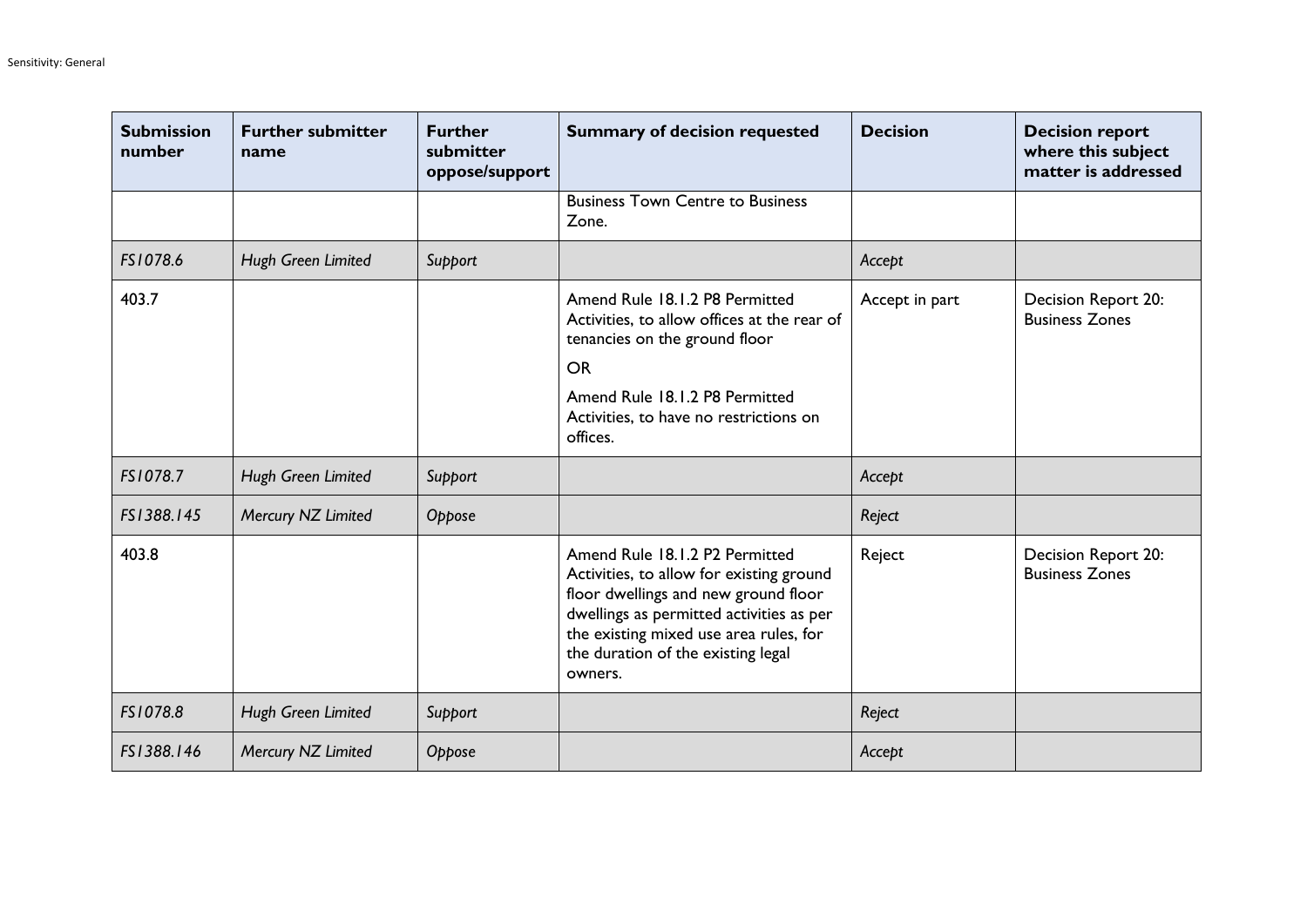| <b>Submission</b><br>number | <b>Further submitter</b><br>name | <b>Further</b><br>submitter<br>oppose/support | <b>Summary of decision requested</b>                                                                                                                                                                                                                      | <b>Decision</b> | <b>Decision report</b><br>where this subject<br>matter is addressed |
|-----------------------------|----------------------------------|-----------------------------------------------|-----------------------------------------------------------------------------------------------------------------------------------------------------------------------------------------------------------------------------------------------------------|-----------------|---------------------------------------------------------------------|
| 403.9                       |                                  |                                               | Amend Rule 18.1.5 Non-Complying<br>Activities, to allow for rules under<br>mixed-use area policy currently in place<br><b>AND</b><br>Amend Rule 18.1.5 Non-Complying<br>Activities, to enable development on an<br>indicative road.                       | Accept in part  | Decision Report 20:<br><b>Business Zones</b>                        |
| FS1388.147                  | Mercury NZ Limited               | Oppose                                        |                                                                                                                                                                                                                                                           | Reject          |                                                                     |
| 403.10                      |                                  |                                               | Amend Rule 18.3.3 D1 Gross leasable<br>floor area, as follows (or similar): Any<br>individual tenancy with a gross leasable<br>floor area over 350m2 and no greater<br>than 500m2 1000m2, and no greater<br>than 5000m2 for no more than two<br>tenancies | Reject          | Decision Report 20:<br><b>Business Zones</b>                        |
| FS1078.9                    | Hugh Green Limited               | Support                                       |                                                                                                                                                                                                                                                           | Reject          |                                                                     |
| 403.11                      |                                  |                                               | Amend Rule 18.3.4 Display windows<br>and building facades, to reflect Business<br>Zone rule for 10 Baird Avenue, Te<br>Kauwhata.                                                                                                                          | Accept in part  | Decision Report 20:<br><b>Business Zones</b>                        |
| FS1078.10                   | Hugh Green Limited               | Support                                       |                                                                                                                                                                                                                                                           | Accept          |                                                                     |